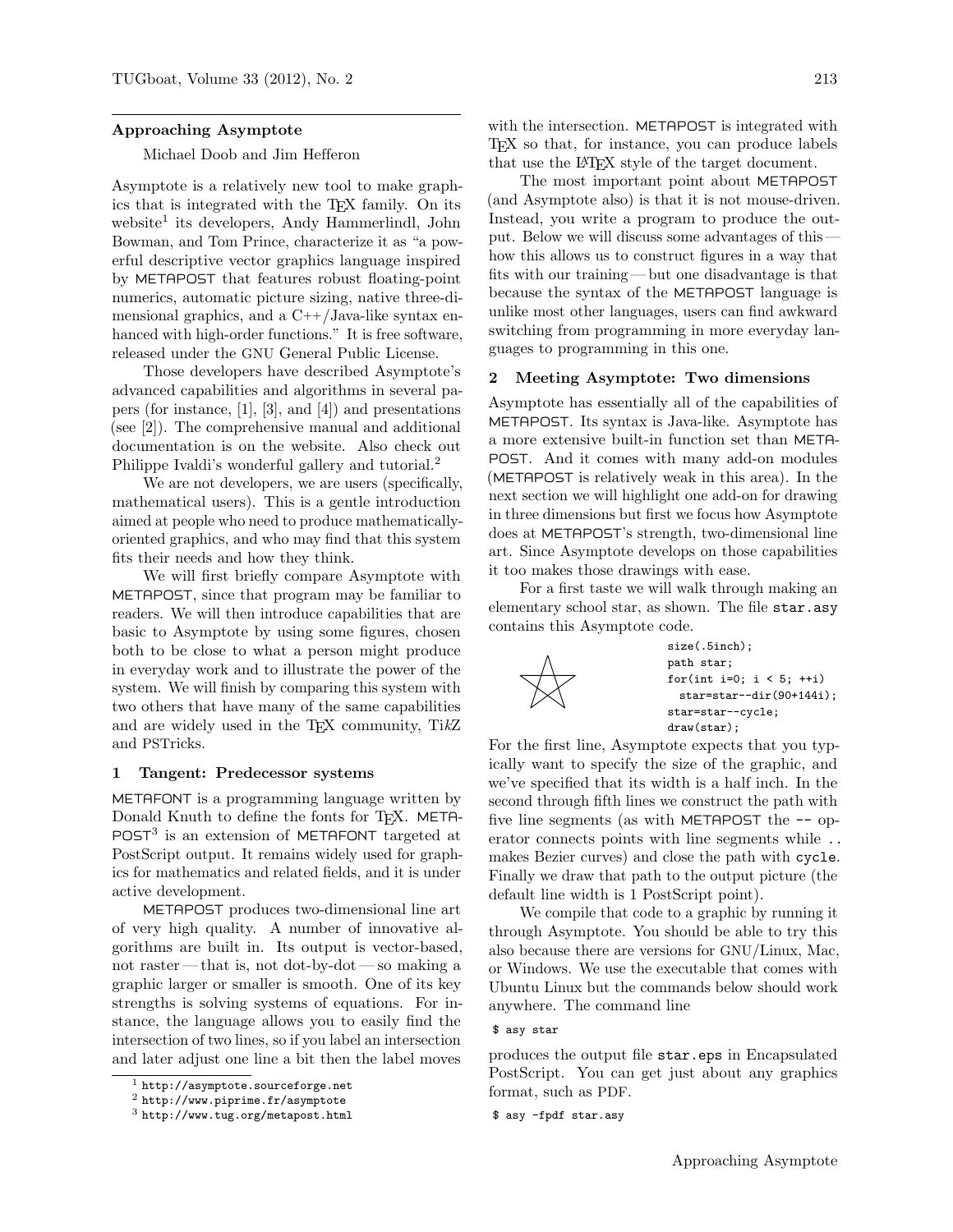L<sup>A</sup>TEX can use this output with the regular graphicx command

```
\includegraphics{star.pdf}
```
or you can instead embed the Asymptote code inside your LATEX file and the graphic will automatically be inserted; see the documentation for that.

With that first taste of the system we can begin to go further. Asymptote has four basic operations that we will illustrate with four small listings.

The draw command is first. This .asy file

```
size(35pt);
path star;
for(int i=0; i < 5; ++i)
 star=star--dir(90+144i);
star=star--cycle;
draw(star,linewidth(2)+lightblue+beveljoin);
```
draws this star.



The draw command has many options. For instance, here we are drawing with a pen 2 points wide, in blue, and with line segments joined in a bevel.

Asymptote's second basic operation, fill, colors in a closed path.

```
size(35pt);
path star;
for(int i=0; i < 5; ++i)
 star=star--dir(90+144i);
star=star--cycle;
fill(star,lightblue);
```
Here we fill the star with blue.



Asymptote's third basic operation is clip. It omits from a shape the part that does not fit in the clip-to area. For instance, we can drop the parts of the star that lie outside a circle.

```
size(35pt);
path star;
for(int i=0; i < 5; ++i)
 star=star--dir(90+144i);
star=star--cycle;
fill(star,lightblue);
clip(scale(0.618)*unitcircle);
```


(Comparing this star to the prior one shows that after clipping Asymptote has expanded the shape to fit in the declared width.)

The fourth basic operation, label, brings in T<sub>F</sub>X text.

```
size(35pt);
path star;
for(int i=0; i < 5; ++i)
 star=star--dir(90+144i);
star=star--cycle;
draw(star,linewidth(2)+lightblue);
label("\footnotesize $0$",point(star,0),NE);
```
The label incorporates a IATEX command to produce a subscript-sized label



that is northeast of the path's starting point (the initial point on the initial line segment is point 0 of the path star, the initial point on the following line segment is the path's point 1, etc.).

Asymptote embeds these four core capabilities inside of a powerful language with a familiar syntax.

We will illustrate with some examples of jobs that are typical for our work. For each we will first describe the figure and then examine the code listing in more detail.

The next graphic began life as an illustration for a calculus lecture.



For us, the natural way to produce this is not to use a mouse to try to get a good approximation of the true picture. Instead, we want to define the function  $f(x) = e^{-x}$  and from that have the computer generate the graph and fill the area below it.

That thinking goes a long way toward writing the code, shown below. The key line is the fourth one where, after importing modules and declaring the horizontal size (TUGboat has columns that are about three inches wide), we define the function f. With that function, Asymptote makes the path that is the function's graph, fills the area between that graph and the x-axis, and finally draws the curve.

```
include "jh.asy";
import graph;
size(3inch);
real f(real x) {return exp(-x);}
real xmin=-0.1, xmax=4.1;
real ymin=-0.1, ymax=1/exp(-.1);
path g=graph(f,xmin,xmax,operator ..);
path c=buildcycle(g,
                 (xmax, f(xmax)) - (xmax, 0),
```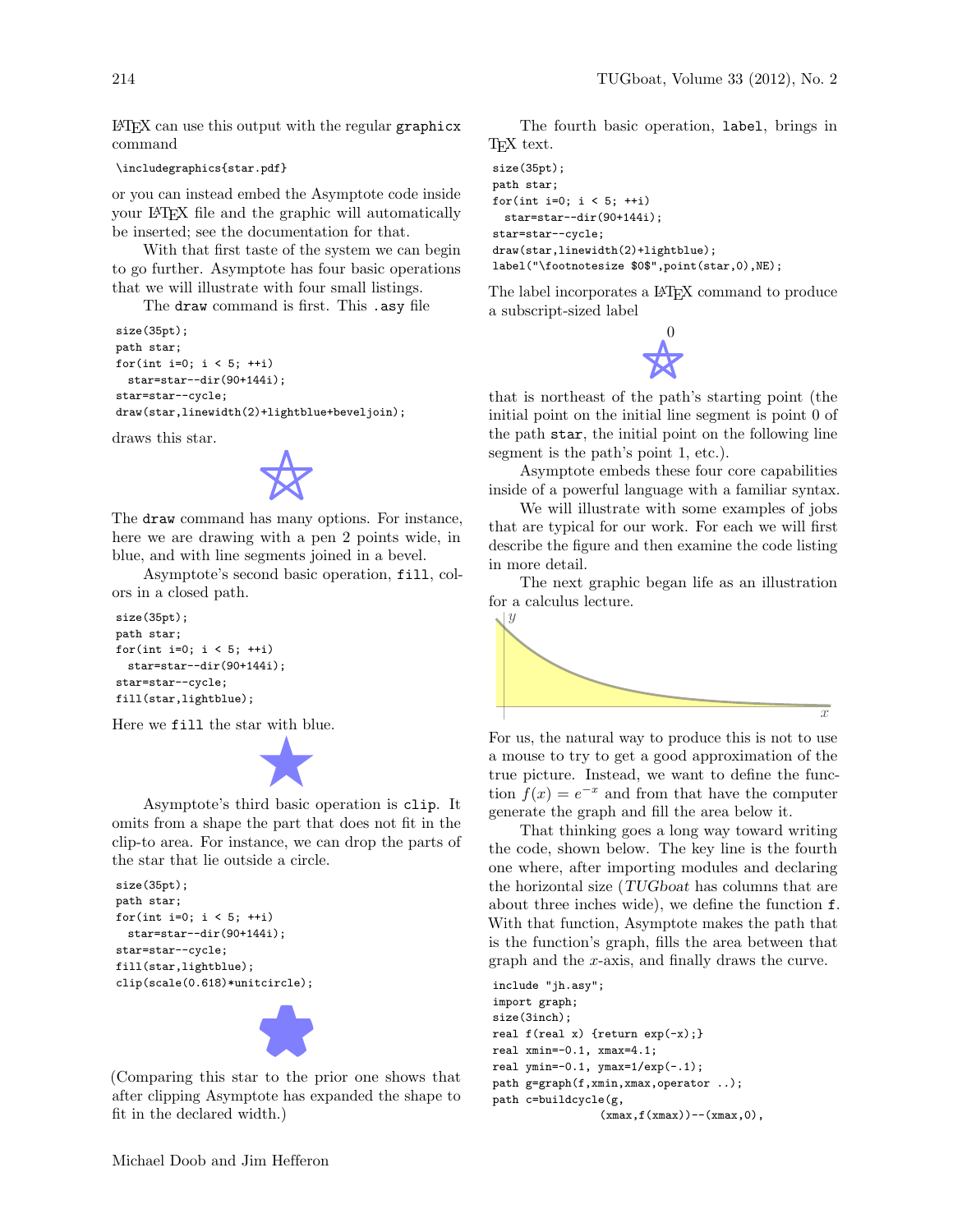```
(xmax,0)--(xmin,0),
                (xmin,0)--(xmin,ymax));
fill(c,THINPEN+FILLCOLOR+opacity(0.75));
xaxis("\footnotesize $x$",ymin,xmax,AXISPEN,
     above=true);
yaxis(Label("\footnotesize $y$",align=E),AXISPEN,
     above=true);
draw(g,FCNPEN);
```
There are two things to note about this listing. The first is that to get the area to be filled we must close in the left and right sides. The buildcycle command creates the cyclic curve from the given sequence of bounding curves; the left and right sides are just line segments created with the -- operator.

The second thing to note is that this code imports the standard Asymptote module graph to bring in the commands graph, xaxis, and yaxis. This is one of the add-on modules mentioned above to help with common tasks. This listing also has include "jh.asy" to bring in a local .asy file. It contains some of the authors' own commands and defines some constants to give a set of graphics a more uniform look. Here is jh.asy.

```
import fontsize; defaultpen(fontsize(9.24994pt));
import texcolors;
pen FILLCOLOR=lightyellow;
pen THINPEN=squarecap + linewidth(0.4pt);
pen AXISPEN=THINPEN + gray(0.3)
           +opacity(.5,"Normal");
pen FCNPEN=squarecap +linewidth(1.5pt) + gray(0.3)
           +opacity(.5,"Normal");
```
The prior example is written in a style where we declare what we want and Asymptote figures out how to draw it. The advantage of this over using a mouse-based painting program is like the advantage of separation of appearance from content that we get when using a system built on TEX rather than a word processor. The next example also illustrates this writing style.

To show the area between two curves



our inclination is to define the two functions and then ask Asymptote to use those definitions to generate the paths, find the intersections, and then construct and fill the desired area.

```
import graph;
size(0,1.5inch);
real p_{up}(real x) {return x^2-2*x+0;}
real p_down(real x) {return -x^2-x+2;}
real xmin=-1.2, xmax=2.1;
real ymin=-1.2, ymax=2.4;
path g_up=graph(p_up,xmin,xmax,operator ..);
path g_down=graph(p_down,xmin,xmax,operator ..);
pair ipoints []=intersectionpoints(g_up,g_down);
path c=
  graph(p_up,ipoints[0].x,ipoints[1].x,
        operator ..)
   --
  graph(p_down,ipoints[1].x,ipoints[0].x,
        operator ..)
   -- cycle;
fill(c,lightyellow);
draw(g_up,red);
draw(g_down,lightblue);
xaxis(above=true); yaxis(above=true);
path clippath = (xmin, ymin) --(xmax, ymin)-(xmax, ymax) - (xmin, ymax)--cycle;
clip(clippath);
```
In detail the code is much like the prior example. After importing the module, we set the graphic size (we set the height to be 1.5 inches; setting the width to 0 has the system find the natural width). We then define the functions p\_up and p\_down. We ask Asymptote to make paths that are the two graphs with given left and right endpoints, find where those two intersect, and construct the closed curve c between the two (ipoints.x gives the first component of ipoints). Asymptote fills the area inside, draws the two graph paths, and finally clips the ends of the parabolas that extend too far away from the part of the picture that we want to show.

Asymptote includes a full suite of powerful programming constructs. The next illustration is rectilinear graph paper with three different line thicknesses.

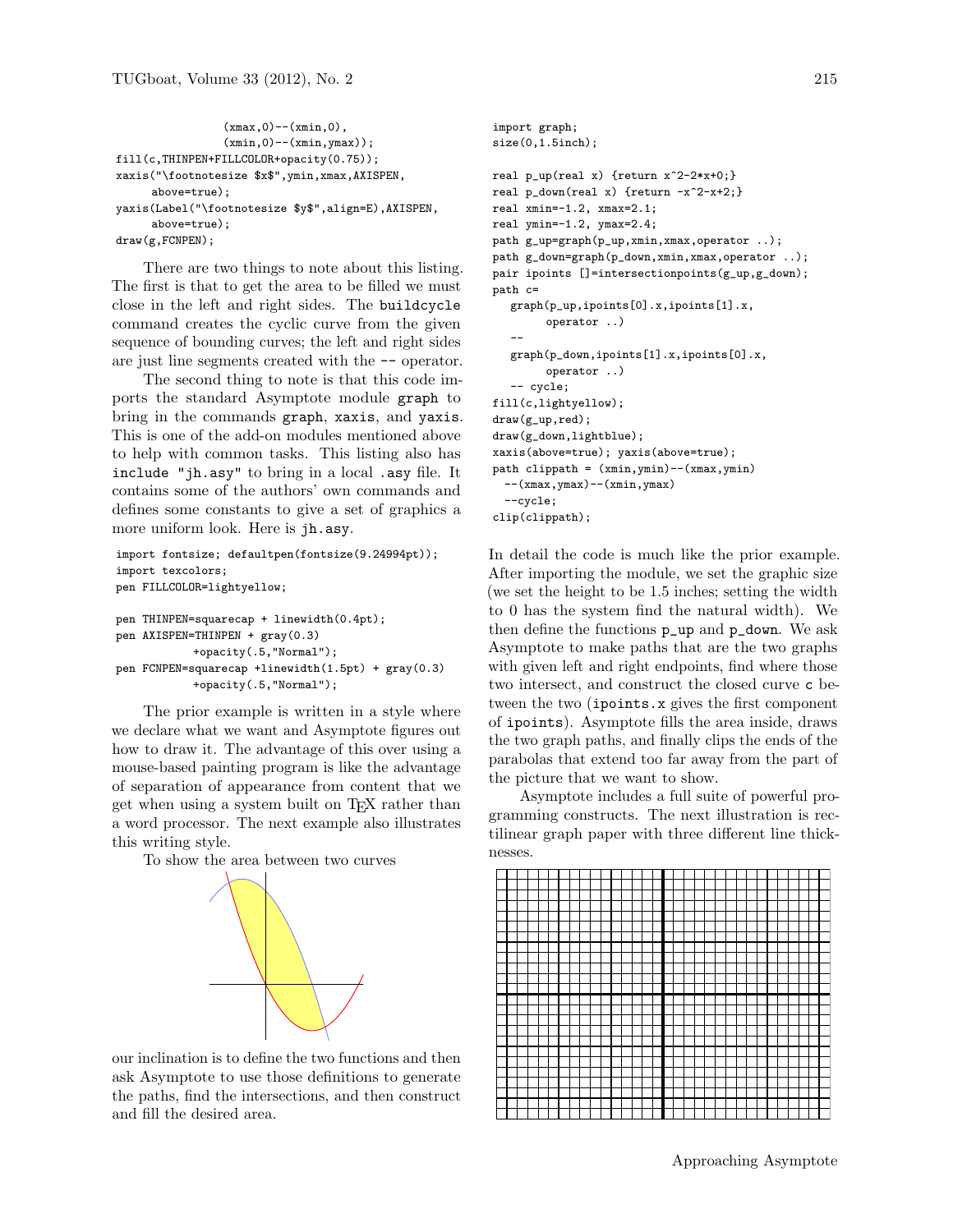The code is a simple illustration of looping. We won't expand on it since readers who have programmed in mainstream languages such as Java or Python will recognize it right away.

```
size(3inch);
pen thinpen=(linewidth(.4)+extendcap+miterjoin);
pen mediumpen=(linewidth(1)+squarecap);
pen thickpen=(linewidth(1.8)+squarecap);
int xmin=-16, xmax=16;
int ymin=-12, ymax=12;
// draw horizontals
for (int k=xmin; k<=xmax; ++k) {
   if (k==0) draw((k, ymin) - (k, ymax),thickpen);
    else if (k%5 ==0)
     draw((k,ymin)--(k,ymax),mediumpen);
    else draw((k,ymin)--(k,ymax),thinpen);
   }
// draw verticals
for (int k=ymin; k<=ymax; ++k) {
   if (k==0) draw((xmin,k)--(xmax,k),thickpen);
   else if (k%5 ==0)
     draw((xmin,k)--(xmax,k),mediumpen);
    else draw((xmin,k)--(xmax,k),thinpen);
```

```
}
```
The final two-dimensional graphic has a polar flavor; it's a logarithmic spiral.



The source shows how easily we can define and combine functions, and again illustrates how the language fits with how a person with mathematical training thinks.

```
import graph;
size(3inch);
real pi=2*acos(0);
real a=0.5, b=0.1; // parameters for the shape
// polar to cartesian
real x(real t) { return a*exp(b*t)*cos(t);}
real y(real t) { return a*exp(b*t)*sin(t);}
pair f(\text{real } t) { return (x(t), y(t)); }
draw(graph(x, y, 0, 6*pi, operator ..),lightblue);
```
In particular, note that the function f returns a pair of reals, where the coordinate functions were defined earlier in the listing.

# 3 In the limit: Three dimensions

In addition to its capabilities in two dimensions, Asymptote comes with modules targeted at threedimensional graphics. These develop some of META-POST's ideas from two dimensions. For instance, a core capability of METAPOST (and originally in METAFONT) is to produce useful and good-looking curves without requiring that the author completely specify those curves. Asymptote extends this to 3D.

Our first graphic is a straightforward image, another one that might appear in a calculus lecture.





Because it is a three-dimensional graph, we will import a different module, but the thinking behind the code is similar to what we've done earlier. In addition to drawing the axes, we declare where the plane intersects each axis, make a surface connecting those three points, and have Asymptote draw and fill the surface.

```
size(3inch);
import settings;
settings.render=10;
settings.maxtile=(50,50);
import graph3;
currentprojection=orthographic(2,2,2);
currentlight=(9,3,4);
// where plane intercepts x, y, and z axes
triple intercepts=(5,2,4);
path3 P = (intercepts.x, 0, 0)--(0,intercepts.y,0)
         --(0,0,intercepts.z)
         --cycle;
draw(surface(P), lightblue+opacity(.85));
draw(P,red);
```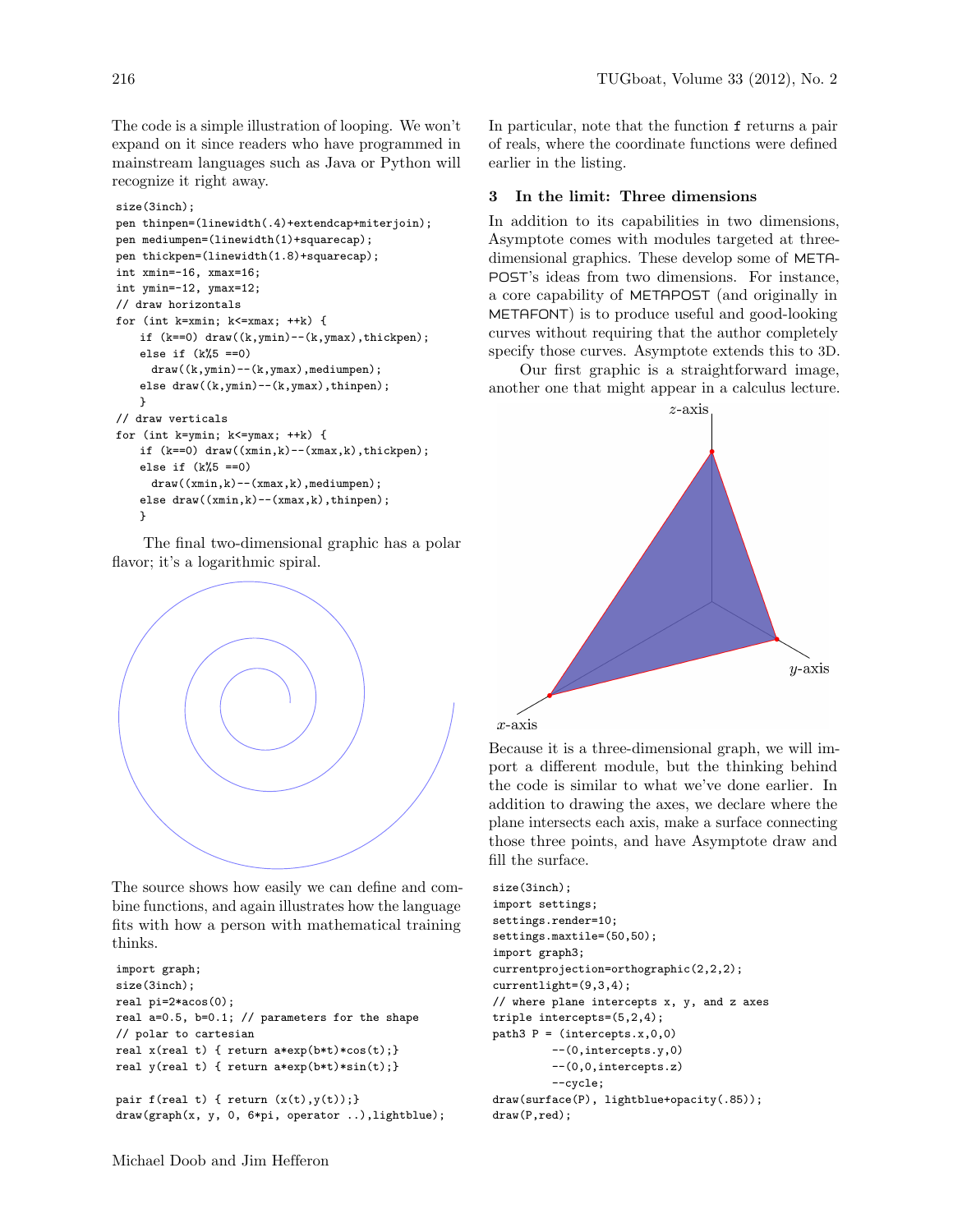```
dot(P,red);
axes3("\footnotesize $x$-axis",
     "\footnotesize $y$-axis",
     "\footnotesize $z$-axis",
     (0,0,0),(6,3,5);
```
The listing imports the 3D module graph3. This gives us a command to draw axes in three dimensions and also lets us define the projection to be orthographic (projection lines are orthogonal to the plane to which the image is projected, that is, the projection is from infinity) and to define the location of the light source.

One more point about this graphic: we produced it as a .png file using this command line.

#### \$ asy -fpng intercepts\_plane

We chose this format to show well on the printed page; we used .pdf for the earlier figures but it doesn't show in our viewer because Asymptote's default behavior is to produce a figure that can be manipulated with the mouse — turned, or zoomed to but that behavior relies on a viewer's capabilities, and some viewers lack that capability (TUGboat's printed pages also don't have it!). Because of this change to the .png raster format we also changed Asymptote's defaults to adjust render for 10 pixels per big point to reduce jaggies and changed maxtile to get around a common bug in the graphics driver.

Our final two figures are less prosaic. We want to close with the message that Asymptote can indeed do some fancy things, often with very little code.

First, here is a stellated icosahedron.



The construction is logical and easy to implement using Asymptote. First define the twelve points of the icosahedron, then use these points to define the twenty faces and, finally, create a function that will erect a pyramid on (i.e., stellate) each of these faces. Asymptote itself takes care of the projections and shading.

size(3inch); import settings; settings.render=10; import three; currentprojection=perspective(21,25,15); currentlight=White;

```
real phi = (1+sqrt(5))/2;
```
// Vertices of the icosahedron are of the form // (0, \pm 1, \pm\phi), (\pm\phi, 0, \pm 1), // (\pm 1, \pm\phi, 0) triple [] Pts = { ( 0, 1, phi), ( 0, -1, phi), ( phi, 0, 1), ( 1, phi, 0), ( -1, phi, 0), (-phi, 0, 1), ( phi, 0, -1), ( 0, 1, -phi), (-phi, 0, -1),  $(-1, -phi, 0),$ ( 1, -phi, 0), ( 0, -1, -phi) };

// Faces listed as triples (i,j,k) corresponding // to the face through Pts[i], Pts[j] and Pts[k]. triple [] faces = { // upper cap  $(0,1,2)$ ,  $(0,2,3)$ ,  $(0,3,4)$ ,  $(0,4,5)$ ,  $(0,5,1)$ , // upper band (11,6,7), (11,7,8), (11,8,9), (11,9,10), (11,10,6), // lower band (10,1,2), (6,2,3), (7,3,4), (8,4,5), (9,5,1), // lower cap (3,6,7), (4,7,8), (5,8,9), (1,9,10), (2,10,6) }; // draw the twelve vertices of the icosahedron for (triple T: Pts) draw(shift(T)\*scale3(.08)\*unitsphere, yellow); real t=3.0; // Scaling for stellation height // Function to compute the stellation point triple stell\_point(triple u, triple v, triple w) { $return t/3*(u+v+w);$ } void stellate(triple Face) { int i=round(Face.x), j=round(Face.y), k=round(Face.z); triple S=stell\_point(Pts[i], Pts[j], Pts[k]); draw(shift(S)\*scale3(.08)\*unitsphere, yellow); draw(S--Pts[i],red);

```
draw(S--Pts[j],red);
```

```
draw(S--Pts[k],red);
```